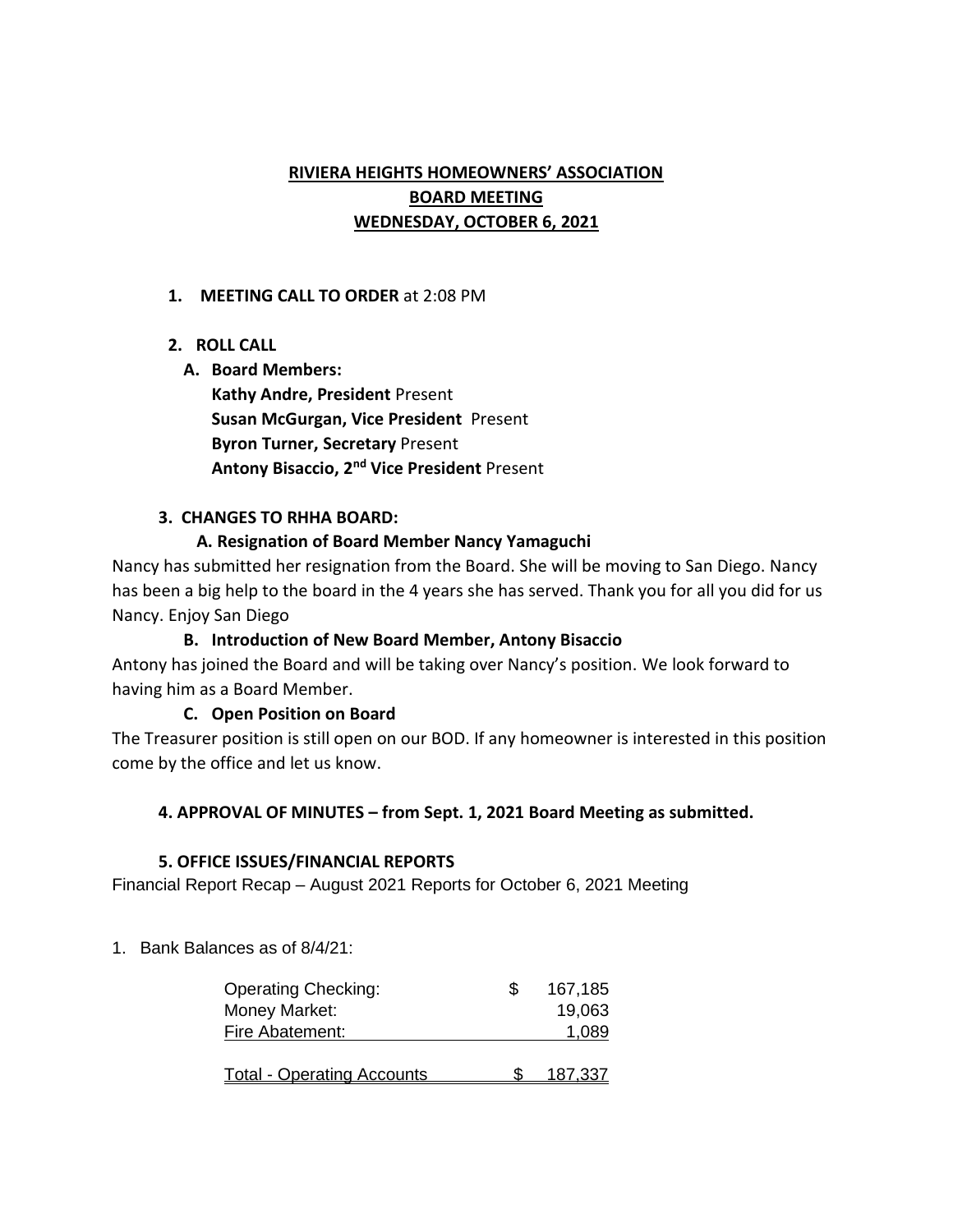| Umpqua Reserve Checking              | 4,492            |
|--------------------------------------|------------------|
| <b>Westamerica Reserve Checking:</b> | 111,231          |
| Reserve Fund CD:                     | 103,320          |
|                                      |                  |
| <b>Total - Reserve Accounts</b>      | <u>\$219,043</u> |
|                                      |                  |
| <u> ARC:</u>                         |                  |

- 1. Total cash receipts for July and August were \$146,300. Of the total received, \$141,930 was for annual dues and \$2,300 was received for property transfers. Cash operating expenses for the two months were \$40,360 (15% administrative expense, 64% payroll expense, 13% property maintenance, 8% utilities).
- 2. On an accrual basis, total income for July and August was \$249,670. Annual dues were posted July  $1<sup>st</sup>$  for a total of \$265,060. A number of fines have been rescinded as property owners clear their lots, resulting in negative fine income.
- 3. Ten property transfers were posted in July and August.

# **D. Annual Financial Review - Pehling & Pehling, CPA's**

Our Annual Review has been completed by Pehling & Pehling. We are currently reviewing the first draft of it.

#### **E. Annual Fall Disclosures – mailing in October 2021**

Our Fall Disclosures will be mailed out to all the property owners shortly. In the Fall Disclosures you will find a copy of the Financial Review along with along with information on the KFPD Measure.

#### **F. RHHA Civil Case - status update**

The civil case the RHHA has with a property owner in the Heights has been on-going for approximately 4 ½ years. This property owner had a criminal case against them that has finally concluded. With that being wrapped up the civil case will start trial on November 17, 2021.

#### **PRESIDENTS REPORT:**

# **A. CLUB HOUSE – UPDATE**

We are currently obtaining bids for painting the outside of the clubhouse. The painting of the clubhouse is on our Reserve Expenditure List and has about \$15,000.00 allocated for this project.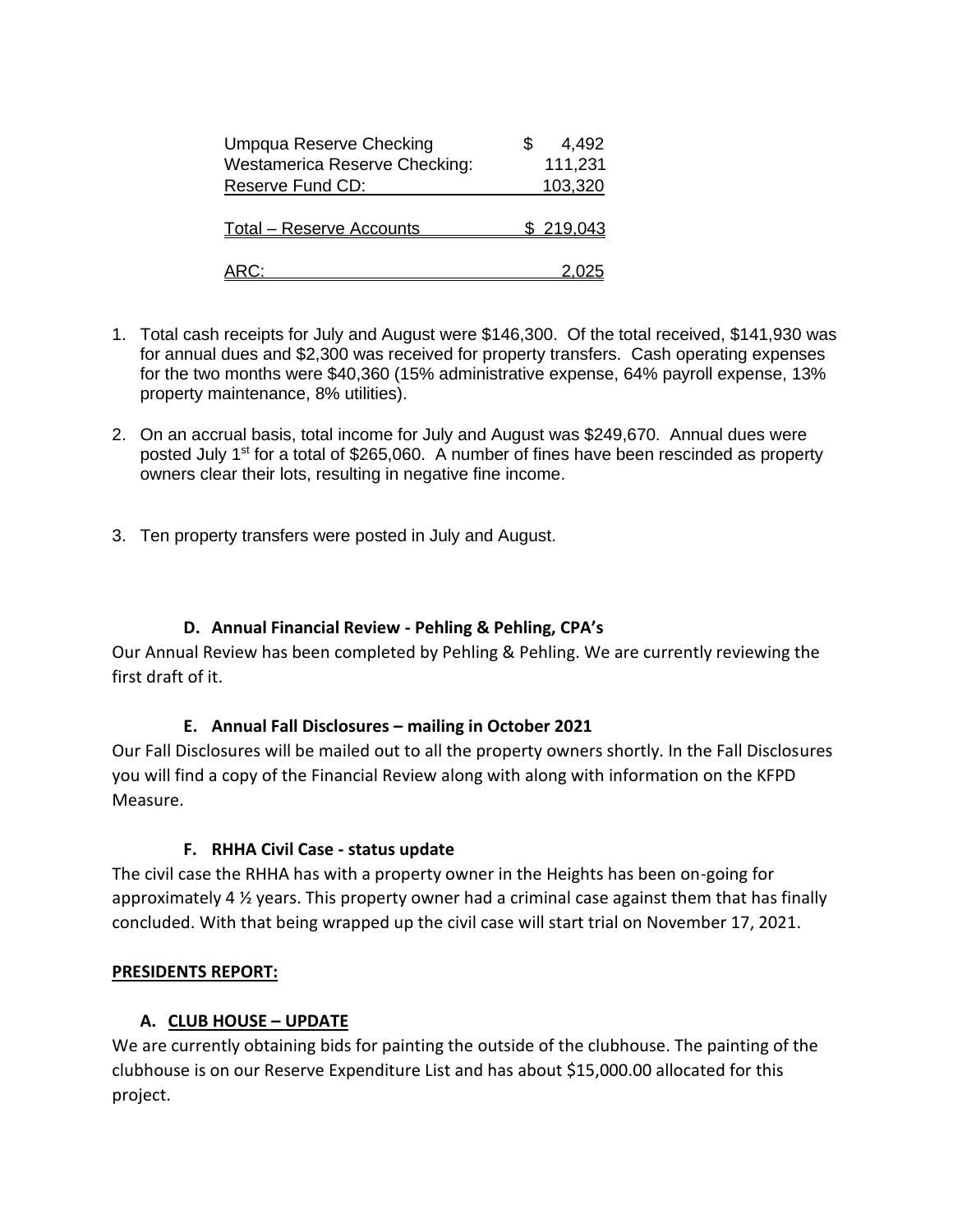#### **B. SWIMMING POOL – UPDATE**

The pool has been closed for the season. The decision to close the pool is based on the weather and the recent usage.

# **C. ARC – UPDATE**

No new ARC updates.

# **D. CODE ENFORCEMENT – UPDATE**

No new Code Enforcement updates.

### **E. FIREWISE - UPDATE:**

# **A. Fine Assessments for RHHA homeowners in F/A non-compliance**

Board voted to assess fines to the following properties for being in non-compliance with the Fire Mitigation Policy.

045-202-04 \$750.00 045-264-13 \$750.00 045-153-15 \$750.00 045-242-02 \$750.00 045-242-01 \$750.00 045-232-14 \$750.00

Board voted to rescind the Fire Abatement Fine for 045-183-04

# **B. Resignation of Fire Abatement Coordinator Marcie Cadora**

Our Fire Abatement Coordinator Marcie Cadora has left to go work at Wassen Veterinary Clinic. Thank you, Marcie, for all of your hard work and all that you accomplished in your time here.

# **C. On-going RHHA Fire Risk/Safety Inspections/Program**

Our Fall Chipper Days are tentatively scheduled for November 3<sup>rd</sup> and 4<sup>th</sup>. When the dates are confirmed, we will send out an email and flyers to all of the property owners.

# **D. Benefit Zone Program**

The benefit zone program has been finished in Riviera Heights. No more lots will be cleared this year, the remaining couple of lots will have to be re-submitted in January to potentially be put back on the list. If there are other lots that may need to be added to the Benefit Zone Program those will also have to be submitted to the county in January for consideration.

**E. CLERC Grant – Hazardous Tree removal along evacuation routes** The hazardous tree removal portion of our CLERC grant is scheduled to start at the end of October or the beginning of November as of now. K&R Tree Specialists were awarded the bid for this project and will be taking down approximately 45 trees here in Riviera Heights. The trees that were chosen for this have already been tagged and numbered.

**F. KFPD Measure – Firestation, North Konocti Fire Station 57 Taskforce**  Measure A is a measure that will be voted on by all registered voters in the Kelseyville area on 12/21/2021, the ballots will be mailed out to voters in the beginning of November. This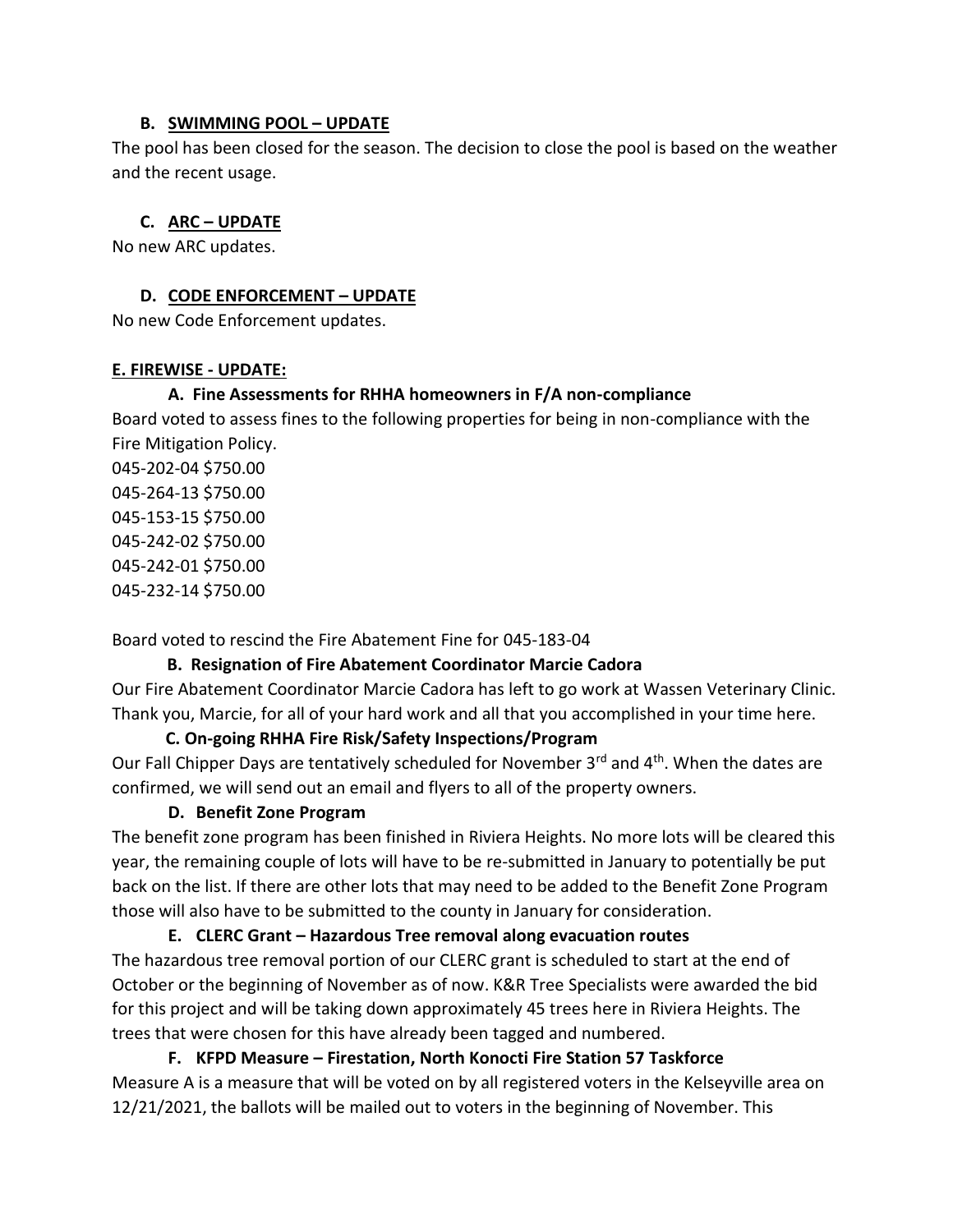measure is to help support getting a new fire station within 5 miles of Riviera Heights and Buckingham as well as add much needed staff to the fire stations. Riviera Heights will have a representative of KFPD come out to our next Board meeting to better explain this measure to our property owners. In the meantime, property owners can look up information about this measure on the KFPD website under CivicMic.

**G. Board to vote on adoption of resolution of support for KFPD measure.** The following resolution was read, voted on, and approved by the Board:

#### RESOLUTION

#### October 6, 2021

- WHEREAS The Riviera Heights Homeowners' Association, the nearby homeowner's associations of Buckingham, Riviera West and Kelseyville Riviera, as well as the surrounding Soda Bay Corridor are located in a high fire risk area, and
- WHEREAS There is a significant need for increased rapid response times to save lives throughout the Kelseyville Fire Protection District in the event of emergency medical and fire suppression events, which would be achieved by increased staffing of fire fighters and EMS personnel, purchase of an additional fire engine and ambulance, and building a third fire station in the Riviera Heights and Buckingham area for increased geographical coverage for the entire Kelseyville Fire Protection District, and
- WHEREAS Fire insurance companies consider the presence and distance from a fire station in considering the insurability of homes and a new fire station to be located within a fivemile radius of Riviera Heights, Buckingham and the surrounding Soda Bay Corridor, would give property owners in this area a better probability of obtaining an improved homeowners insurance rating that would lower the exorbitant cost of fire insurance,

THEREFORE, BE IT RESOLVED that the Riviera Heights Homeowners' Association Board of Directors supports the proposed Kelseyville Fire Protection Measure.

#### **F. MARINA – UPDATE**

#### **A. Pier installation – remaining completion of tasks**

The pier is very close to being finished. There are a few small tasks that remain such as putting a metal plate under the plank, paint the welds and encase the conduits. Clearlake Marine was set back a couple of weeks before finishing due to an employee getting COVID.

#### **B. Security Cameras installation**

The electrical work, installing poles at the gazebo and the bathrooms, is scheduled to be done in about 2 weeks. Once the poles and electricity to the poles are installed Deep Valley Security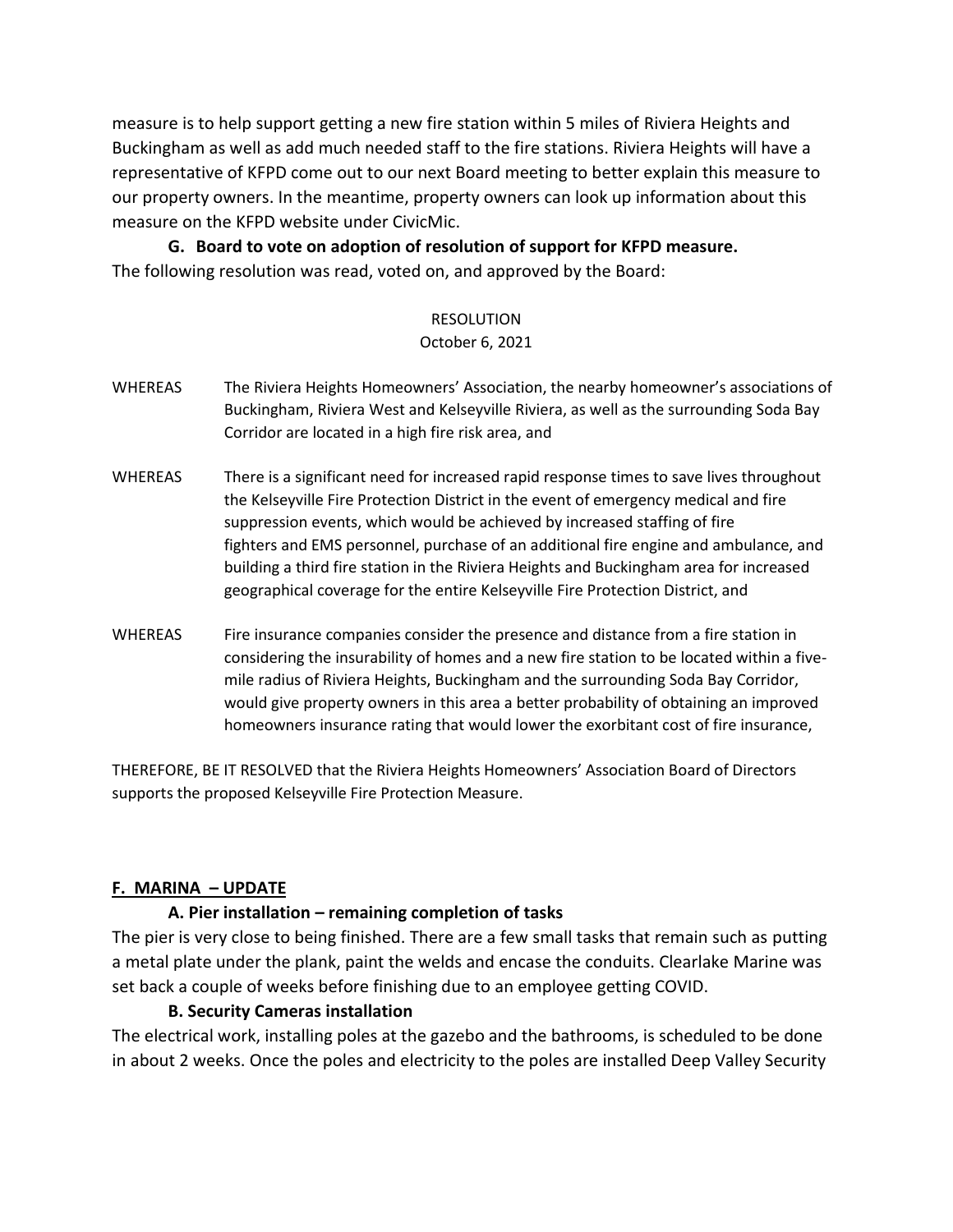will be installing the security cameras. Both projects are expected to be done by the end of this month.

# **C. Water line inspections**

Chris, our maintenance man, has been inspecting the water lines at the marina. He had to start at the top of the road/hill and has been working his way down. There has been one spot in the lines that was leaking and has been fixed. He will continue down the hill to find any other leaks that are causing there to not be any water going to our marina.

# **D. Bids for parking lot asphalt overlay**

We are currently looking into bids to re-asphalt the marina parking lot.

# **G. SOCIAL COMMITTEE – UPDATE**

No new updates.

### **I. OPEN FORUM**

# **J. ADJOURNMENT OF MEETING**

**The Next Monthly Board Meeting will be held at 2:00 pm Wednesday, November 3, 2021 at the Clubhouse. Contact the RHHA for more information. Executive Session will immediately follow Board Meeting.**